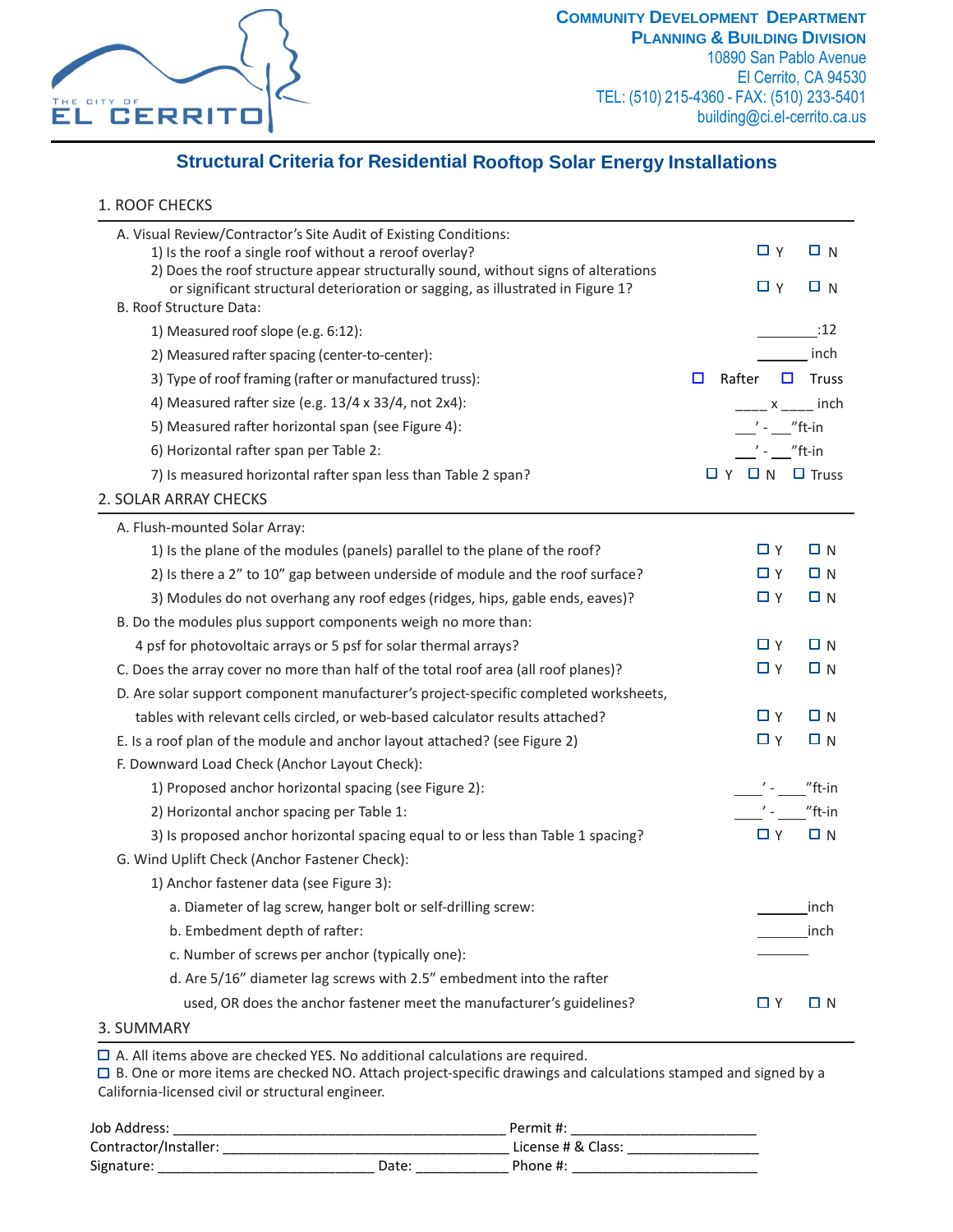| Table 1. Maximum Horizontal Anchor Spacing |                              |                       |             |             |  |  |
|--------------------------------------------|------------------------------|-----------------------|-------------|-------------|--|--|
|                                            |                              | <b>Rafter Spacing</b> |             |             |  |  |
|                                            | Roof Slope                   | 16" o.c.              | 24" o.c.    | 32" o.c.    |  |  |
| Photovoltaic Arrays (4 psf max)            |                              |                       |             |             |  |  |
| Flat to $6:12$                             | $0^\circ$ to $26^\circ$      | $5' - 4''$            | $6' - 0''$  | $5' - 4''$  |  |  |
| 7:12 to 12:12                              | 27° to 45°                   | $1' - 4''$            | $2'-0''$    | $2' - 8''$  |  |  |
| 13:12 to 24:12                             | $46^{\circ}$ to $63^{\circ}$ |                       | $2' - 0''$  | $2' - 8''$  |  |  |
| Solar Thermal Arrays (5 psf max)           |                              |                       |             |             |  |  |
| Flat to $6:12$                             | $0^\circ$ to $26^\circ$      | $4' - 0''$            | $4' - 0''$  | $5' - 4''$  |  |  |
| 7:12 to 12:12                              | 27° to 45°                   | $1' - 4''$            | $2' - 0''$  | $2' - 8''$  |  |  |
| 13:12 to 24:12                             | $46^{\circ}$ to $63^{\circ}$ |                       | Calc. Reg'd | Calc. Req'd |  |  |

*Solar support component manufacturer's guidelines may be relied upon to ensure the array above the roof is properly designed, but manufacturer's guidelines typically do NOT check to ensure that the roof itself can support the concentrated loads from the solar array. Table 1 assumes that the roof complied with the building code in effect at the time of construction, and places limits on anchor horizontal spacing to ensure that a roof structure is not overloaded under either downward loads or wind uplift loads. Note 4 below lists the basic assumptions upon which this table is based.*

Table 1 Notes:

- 1. Anchors are also known as "stand-offs," "feet," "mounts" or "points of attachment." Horizontal anchor spacing is also known as "cross-slope" or "east-west" anchor spacing (see Figure 2).
- 2. If anchors are staggered from row-to-row going up the roof, the anchor spacing may be twice that shown above, but no greater than 6'-0".
- 3. For manufactured plated wood trusses at slopes of flat to 6:12, the horizontal anchor spacing shall not exceed 4'-0" and anchors in adjacent rows shall be staggered.
- 4. This table is based on the following assumptions:
	- The roof structure conformed to building code requirements at the time it was built.
	- The attached list of criteria is met.
	- Mean roof height is not greater than 40 feet.
	- Roof sheathing is at least 7/16" thick oriented strand board or plywood. 1x skip sheathing is acceptable.
	- If the dwelling is in Wind Exposure B (typical urban, suburban or wooded areas farther than 500 yards from large open fields), no more than one of the following conditions apply:
		- The dwelling is located in a Special Wind Region with design wind speed between 115 and 130 mph per ASCE 7-10.
		- The dwelling is located on the top half of a tall hill, provided average slope is less than 15%.
	- If the dwelling is in Wind Exposure C (within 500 yards of large open fields or grasslands), all of the following conditions apply.
		- Design wind speed is 110 mph or less (not in a Special Wind Region).
		- The dwelling is not located on the top half of a tall hill.
	- The solar array displaces roof live loads (temporary construction loads) that the roof was originally designed to carry.
	- The Structural Technical Appendix provides additional information about analysis assumptions.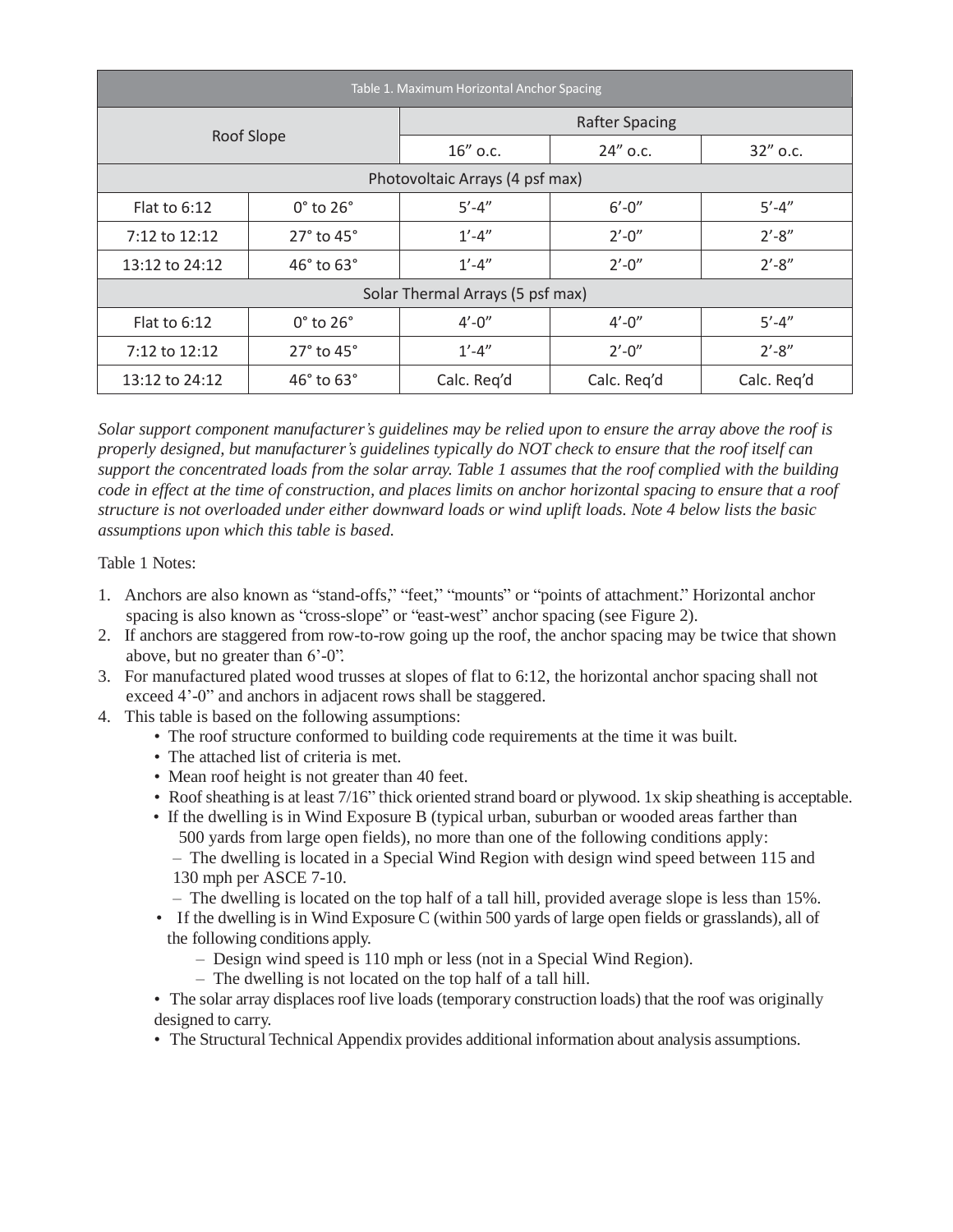| Table 2. Roof Rafter Maximum Horizontal Span (feet - inches)1 |                        |                       |                            |              |                        |             |              |             |  |
|---------------------------------------------------------------|------------------------|-----------------------|----------------------------|--------------|------------------------|-------------|--------------|-------------|--|
|                                                               |                        |                       | Non-Tile Roof <sup>2</sup> |              | Tile Roof <sup>3</sup> |             |              |             |  |
| Assumed<br>Vintage                                            | Nominal<br><b>Size</b> | Actual<br><b>Size</b> | <b>Rafter Spacing</b>      |              |                        |             |              |             |  |
|                                                               |                        |                       | 16" o.c.                   | 24" o.c.     | 32" o.c.               | 16" o.c.    | 24" o.c.     | 32" o.c.    |  |
|                                                               | 2x4                    | 11/2"x31/2"           | $9' - 10''$                | $8' - 0''$   | $6' - 6''$             | $8' - 6''$  | $6' - 11''$  | $5'-6''$    |  |
| Post-1960                                                     | 2x6                    | 11/2"x51/2"           | $14' - 4''$                | $11' - 9''$  | $9' - 6''$             | $12' - 5''$ | $10'-2''$    | $8' - 0''$  |  |
|                                                               | 2x8                    | 11/2" x 71/4"         | $18' - 2''$                | $14' - 10''$ | $12' - 0''$            | $15' - 9''$ | $12' - 10''$ | $10' - 3''$ |  |
|                                                               | 2x4                    | 1%"x3%"               | $11'-3''$                  | $9' - 9''$   | $7' - 9''$             | $10' - 3''$ | $8' - 6''$   | $6' - 9''$  |  |
| Pre-1960                                                      | 2x6                    | 1%"x5%"               | $17' - 0''$                | $14' - 0''$  | $11' - 3''$            | $14' - 9''$ | $12' - 0''$  | $9' - 9''$  |  |
|                                                               | 2x8                    | 1%"x7%"               | $22' - 3''$                | $18' - 0''$  | $14' - 6''$            | $19' - 0''$ | $15' - 6''$  | $12' - 6''$ |  |

*Beyond a visual review by the contractor checking for unusual sagging or deterioration, some CBOs may want additional assurance that the roof structure complies with structural building code requirements. Table 2 is an optional table some CBOs may elect to use to provide additional assurance by requiring a check of existing roof rafter spans, and supports optional criteria 1.B.5 and 1.B.6. For post-1960 construction, these span tables match the rafter span tables found in the 2013 California Building and Residential codes. For pre-1960 construction, the rafter span tables are based on structural calculations with lumber sizes and wood species and grade appropriate for older construction. Note 5 below lists the basic assumptions upon which this table is based.*

Table 2 Notes:

- 1. See Figure 4 for definition of roof rafter maximum horizontal span.
- 2. "Non-tile Roof" = asphalt shingle, wood shingle and wood shake, with an assumed roof assembly weight of 10 psf.
- 3. "Tile Roof " = clay tile or cement tile, with an assumed roof assembly weight of 20 psf
- 4. Unaltered manufactured plated-wood trusses may be assumed to be code compliant and meet the intent of Table 2.
- 5. This table is based on the following assumptions:
	- Span/deflection ratio is equal to or greater than 180.
	- For post-1960 construction, wood species and grade is Douglas Fir-Larch No. 2.
	- For pre-1960 construction, wood species and grade is Douglas Fir-Larch No. 1.
	- Other wood species and/or grade are also acceptable if allowable bending stress is equal or greater to that listed.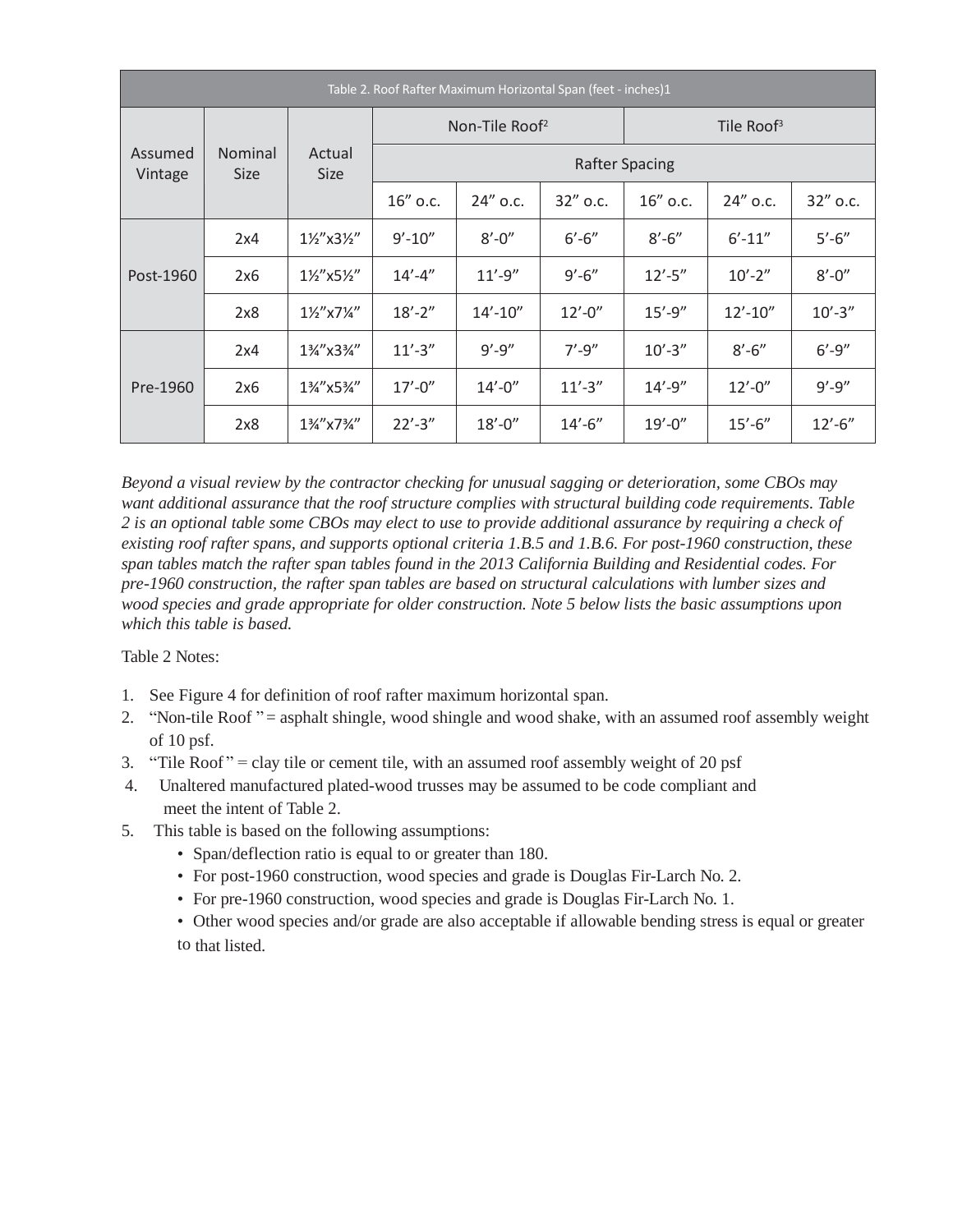

## **Figure 1. Roof Visual Structural Review (Contractor's Site Audit) of Existing Conditions.**

The site auditor should verify the following:

- 1. No visually apparent disallowed rafter holes, notches and truss modifications as shown above.
- 2. No visually apparent structural decay or un-repaired fire damage.
- 3. Roof sag, measured in inches, is not more than the rafter or ridge beam length in feet divided by 20.

Rafters that fail the above criteria should not be used to support solar arrays unless they are first strengthened.



**Solar Panel Array and Anchor Layout Diagram (Roof Plan).**